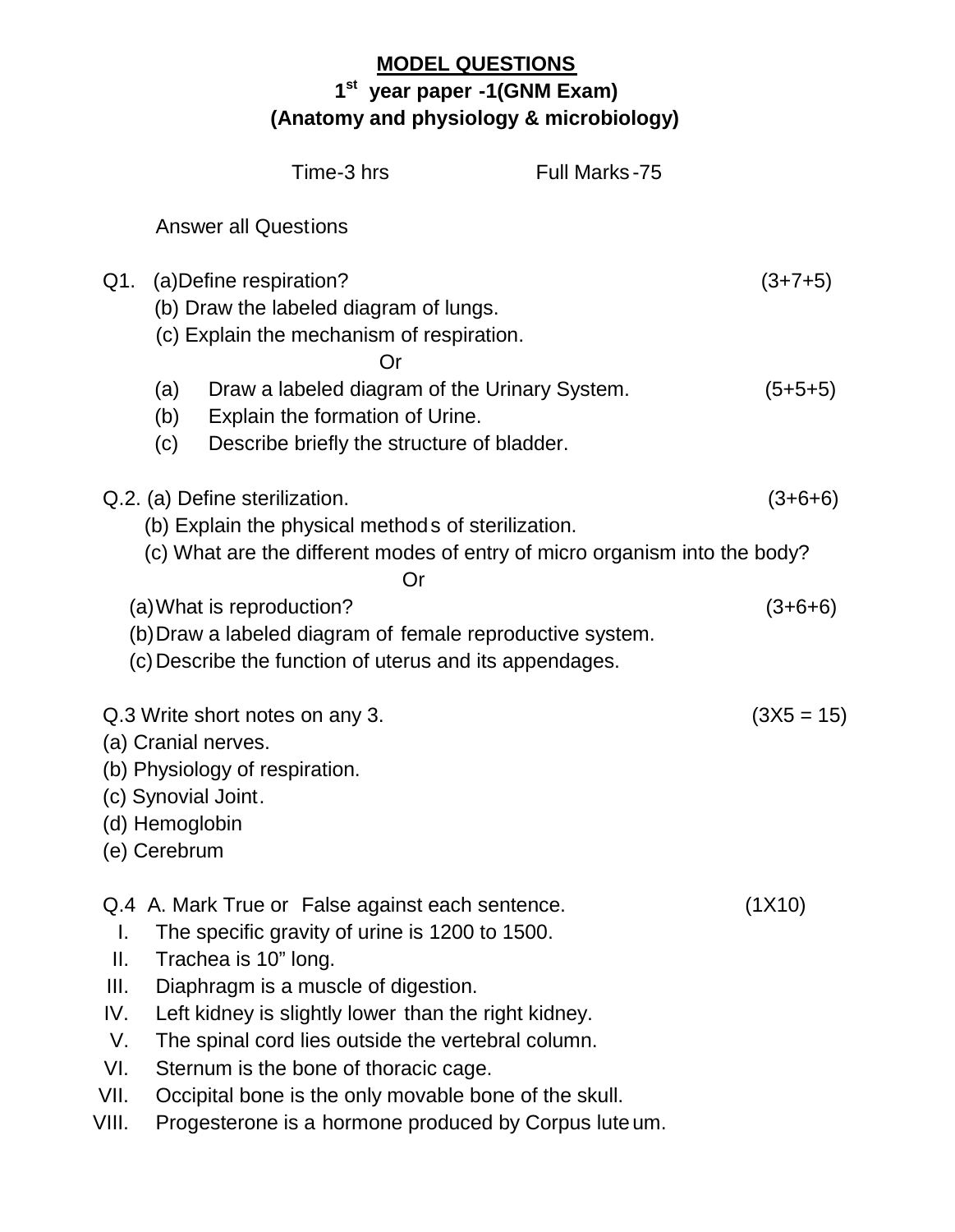- IX. Pineal gland is a small body situated in the breast.
- X. Islets of langerhans secrete Prolactin.

- I. **\_\_\_\_\_\_\_\_\_\_\_\_is known as Master of Glands.**
- II. \_\_\_\_\_\_\_\_\_\_\_\_\_\_\_\_is the longest and strongest bone in the bod y.
- III. \_\_\_\_\_\_\_\_is the reservoir of bile.
- IV. There are \_\_\_\_\_\_\_layer in digestive tract.
- V. Hot air oven is used for sterilizing \_\_\_\_\_\_\_\_materials.
- Q.5 (A) As a nursing personnel what you do in following situations. (2X5=10)
	- I. Person having Hypoglycemia.
- II. Fracture of Tarsal Bone.
- III. A person with severe asthma.
- IV. Spinal Injury.
- V. Retention of Urine. (B) Write full form of abbreviations. (1X5=5)

- C.S.F.
- T.S.H.
- T.L.C.
- A.F.B.
- F.S.H.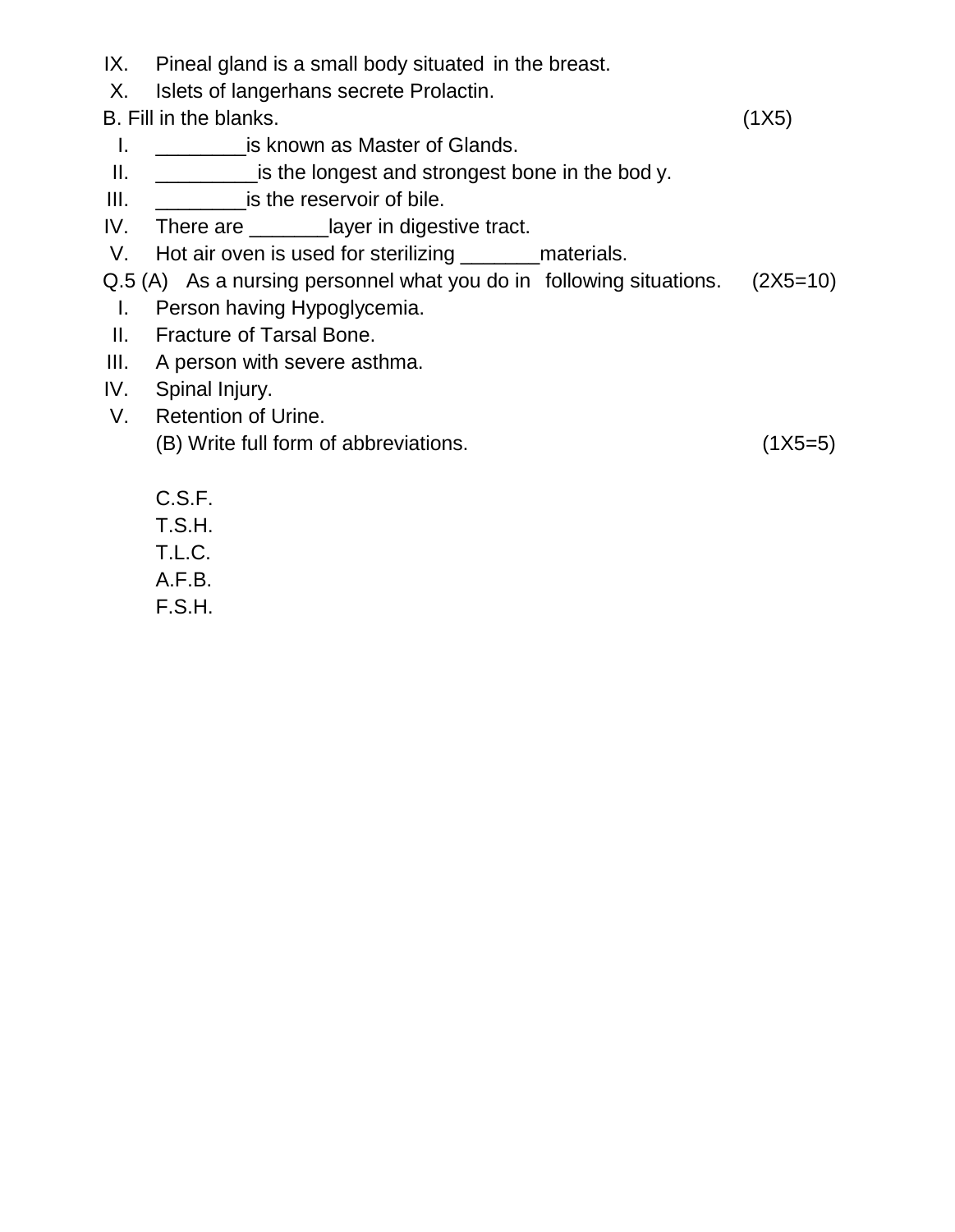|                | 1 <sup>st</sup> Year PAPER-II (GNM EXAM) |                  |
|----------------|------------------------------------------|------------------|
|                | <b>Behavioural Science</b>               |                  |
|                | (Psychology and Sociology)               |                  |
| $Time - 3 Hrs$ |                                          | Full marks $-75$ |
|                |                                          |                  |

#### *Answer All Questions*

 $Q.1$  (3+6+6)

- a. Define Sociology.
- b. What are the causes of dowry & write its demerits.
- c. Briefly describe the scope of sociology.

Or

(3+6+6)

- a. Define Behaviour. b. Describe the healthy behavior and disease behavior. c. Write the factors that influence the behavior of an individual.  $Q.2$  (3+6+6) a. Define Family. b. What are the types of family seen in the community? c. Explain how family is the basic unit for health services? Or  $(2+6+7)$ 
	- a. Define emotion.
	- b. What are the major emotions?
	- c. Describe with an example, how it can be controlled when dealing with a patient?

Q.3 A. As a nursing personnel what you will you do in the following situations.

(2X5=10)

- a. A person having uncontrollable outbursts of crying and laughing.
- b. An individual testing HIV +ve.
- c. An adolescent having emotional outbursts.
- d. A middle aged man suffering from dementia.
- e. A person having suicidal attempts.
- B. Write the full form of abbreviations. (1X5=5)

E.C.T.

C.A.

F.A.O. I.L.O. T.A.T.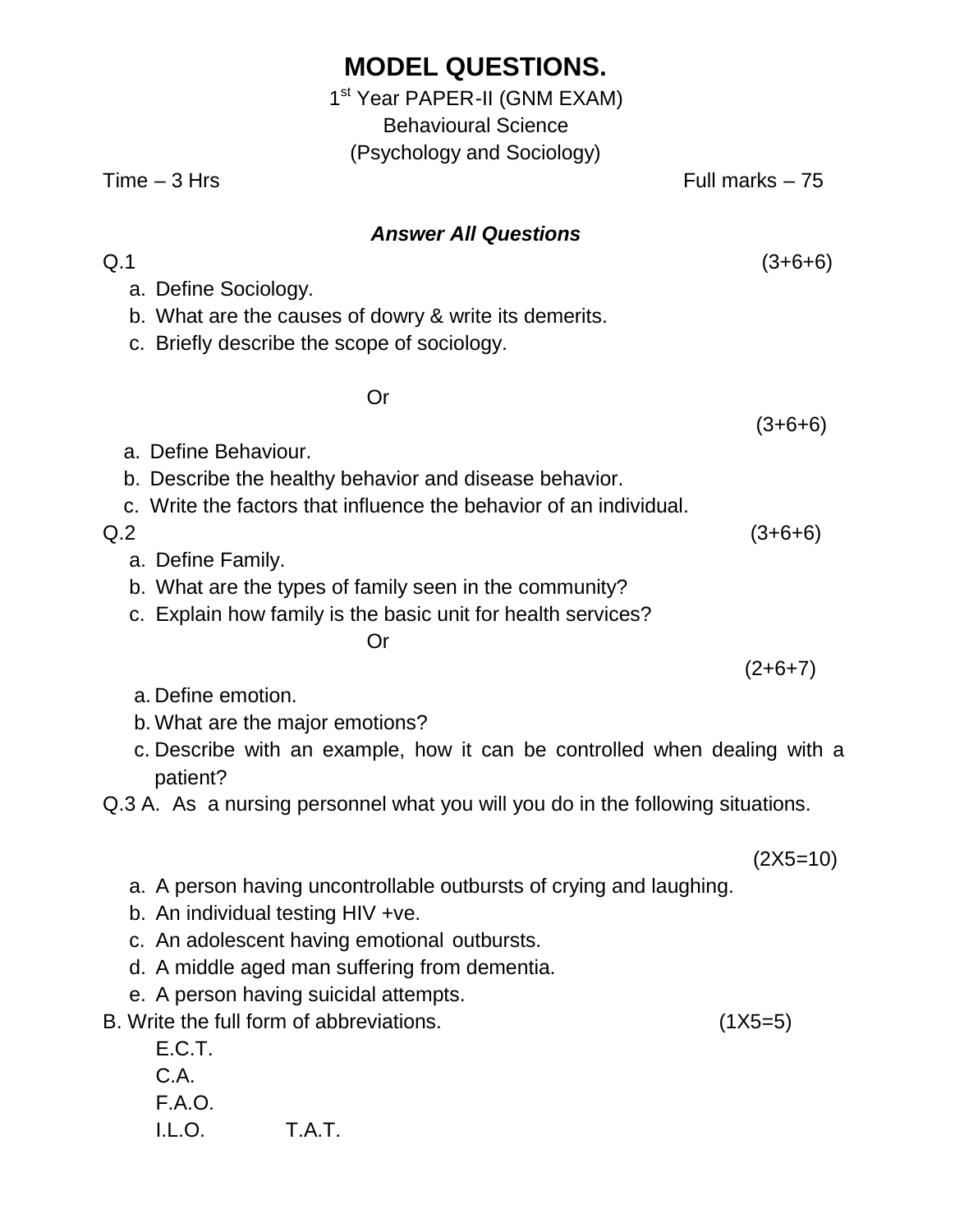|                | 1 <sup>st</sup> Year PAPER-III (GNM EXAM)<br><b>Fundamentals of Nursing</b><br>(including First Aid and Personal Hygiene)                                                                                                                                                                      |                        |
|----------------|------------------------------------------------------------------------------------------------------------------------------------------------------------------------------------------------------------------------------------------------------------------------------------------------|------------------------|
|                | $Time - 3 Hrs$                                                                                                                                                                                                                                                                                 | Full marks $-75$       |
| Q.1            | <b>Answer All Questions</b>                                                                                                                                                                                                                                                                    |                        |
|                | a. Define Hospital.<br>b. Clarify Hospitals.<br>c. Describe the functions of a Hospital.<br>Or<br>a. Define burn.<br>b. What is 'Wallace Rule of Nine'<br>c. How will you manage and treat a burn patient?                                                                                     | $(2+6+7)$<br>$(2+6+7)$ |
| Q <sub>2</sub> | a. Define Fever.<br>b. Enlist the types of fever.<br>c. How will you manage and treat a patient suffering from fever?<br>Or                                                                                                                                                                    | $(2+5+8)$              |
|                | a. Clarify hemorrhage.<br>b. What are the clinical features of hemorrhage?                                                                                                                                                                                                                     | $(5+5+5)$              |
|                | c. Differentiate between haematem esis and haemoptysis.<br>Q.3 Write short notes on any 3.<br>a. Ethics of nursing.<br>b. Record.<br>c. Mentally healthy person.<br>d. Barrier Nursing.<br>e. Cross infection.                                                                                 | $(3X5 = 15)$           |
|                | Q.4 A. Mark "True" or "False" against each sentence.<br>a. Florence Nightangle was born on 17 <sup>th</sup> May 1852.<br>b. Foot end of bed is nursed in treatment of shock patient.<br>c. Fluid loss from the body is called Hydration.<br>d. Green stick fracture is seen in elderly people. | $(1X10=10)$            |

- e. Normal urine is denser than water.
- f. A test tube should be fully filled for testing of albumin.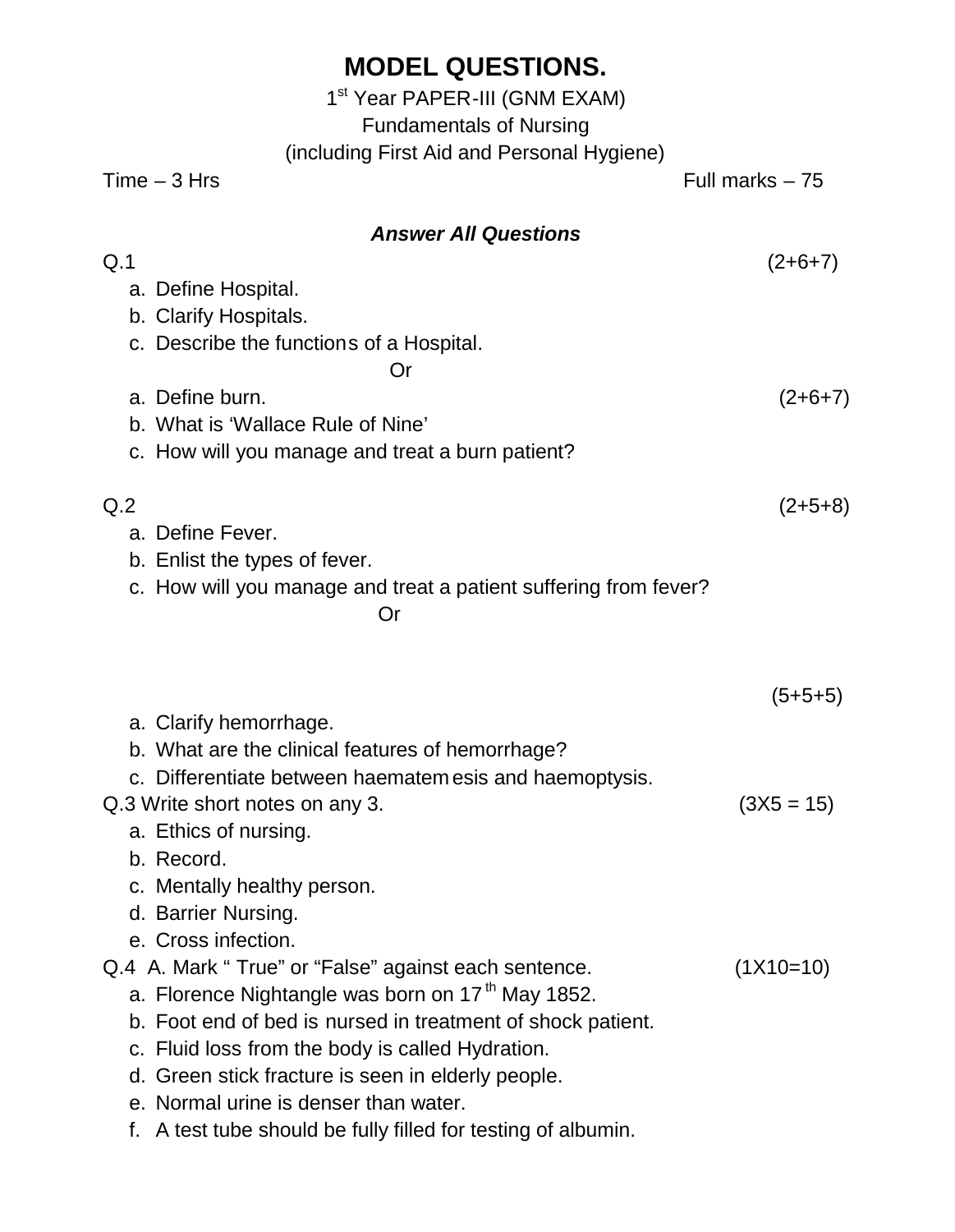- g. Aristotle is founder of Modern Nursing.
- h. Enema is given in left lateral position.
- i. Hands should be washed with soap and w ater only after each procedure.
- j. Back rest is provided to cardiac patients.

- a. A percussion hammer is used to check the \_\_\_\_\_\_\_\_\_\_.
- b. Acetic acid is used when testing urine for the presence of \_\_\_\_\_\_\_\_\_\_\_\_.
- c. A tepid sponging is given to reduce \_\_\_\_\_\_\_\_\_\_.
- d. An unconscious patient should be nursed in position.
- e. While applying Capline bandage, a nurse should stand in front of the patient.

- a. A person drowned in river.
- b. A lady asphyxiated.
- c. A diabetic having hypoglycaemia.
- d. An unconscious individual.
- e. Blunt injury to the abdomen.
- B. Write the full form of abbreviations (1X5=5)
	- T.D.S.
	- A.C.
	- Oz.
	- C.C.
	- Q.I.D.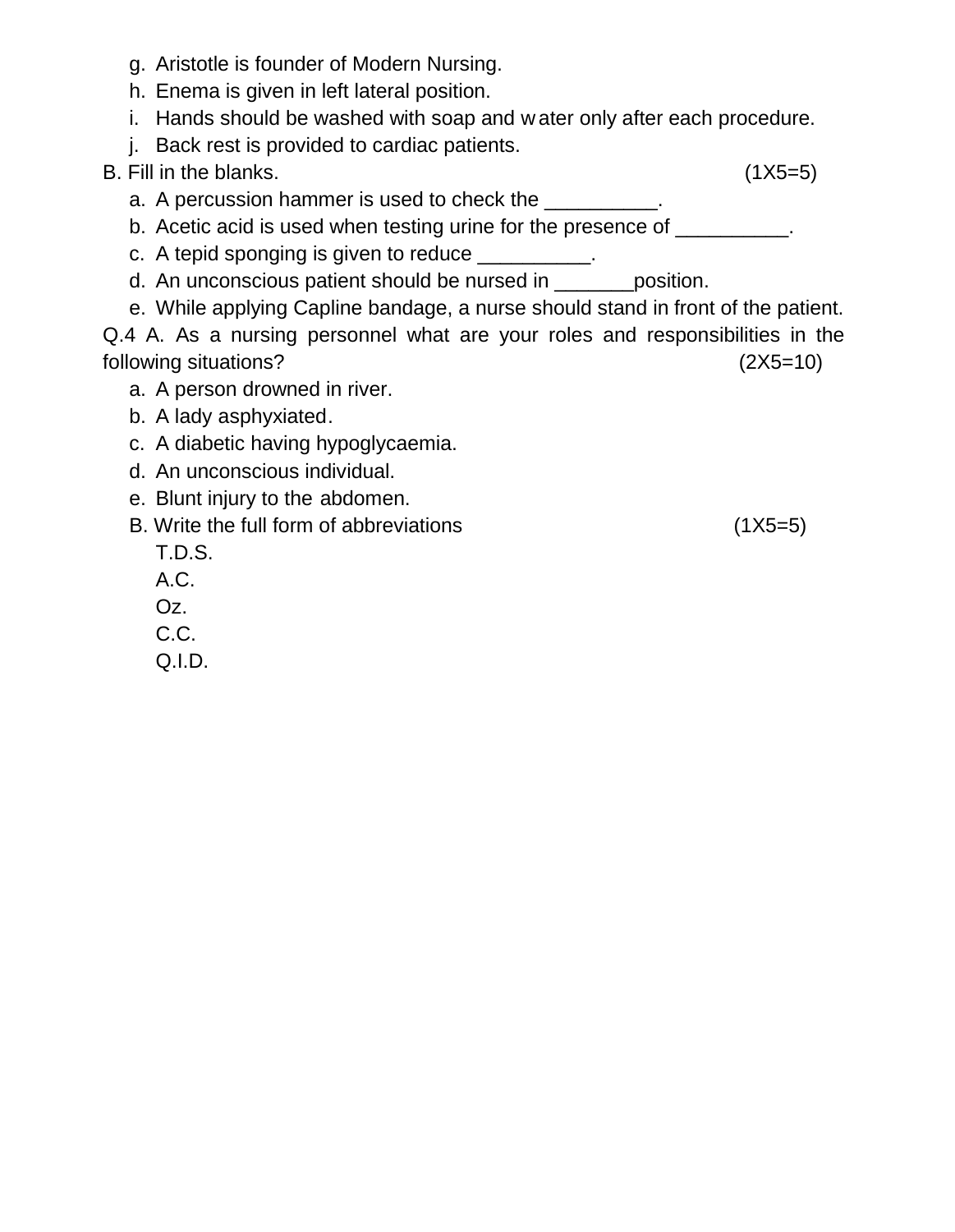1<sup>st</sup> Year PAPER-IV (GNM EXAM)

Community Health Nursing - I

(Community Health Nursing, Env. Hygiene, Health Education, Communication skill & Nutrition)

 $Time - 3 Hrs$  Full marks  $- 75$ 

### *Answer All Questions*

| Q.1            |                                                                               | $(3+6+6)$   |
|----------------|-------------------------------------------------------------------------------|-------------|
|                | a. Define Primary Health Care?                                                |             |
|                | b. Write the elements of Primary Health Care.                                 |             |
|                | c. What are the Principles of Primary Health Care.                            |             |
|                | Or                                                                            |             |
|                | a. What is Behaviour change communications?                                   | $(5+5+5)$   |
|                | b. Describe Inter Personal Communication.                                     |             |
|                | c. Give a situation where IPC technique is used to provide Health Edu cation. |             |
| Q <sub>2</sub> |                                                                               | $(4+3+8)$   |
|                | a. What is 'Records' & 'Reports'?                                             |             |
|                | b. What are the types of records?                                             |             |
|                | c. How will you maintain the records & reports in your work place?            |             |
|                | Or                                                                            |             |
|                | a. Define Community.                                                          | $(2+4+8)$   |
|                | b. Write the Principles of Community Nursing.                                 |             |
|                | c. Describe your role in Community Health Nursing.                            |             |
|                | Q.3 Write short notes on any 3.                                               | $(3X5=15)$  |
|                | a. W.H.O.                                                                     |             |
|                | b. ASHA                                                                       |             |
|                | c. A.V.AIDS                                                                   |             |
|                | d. Adulteration of Food                                                       |             |
|                | e. P.E.M.                                                                     |             |
|                | Q.4 A. Mark 'True' or 'False' against each sentence.                          |             |
|                |                                                                               | $(1X10=10)$ |
|                |                                                                               |             |

- a. Vit A is found in Sea Fish.
- b. 1gm of Protein gives 9 Calories.
- c. Malaria is caused by parasites.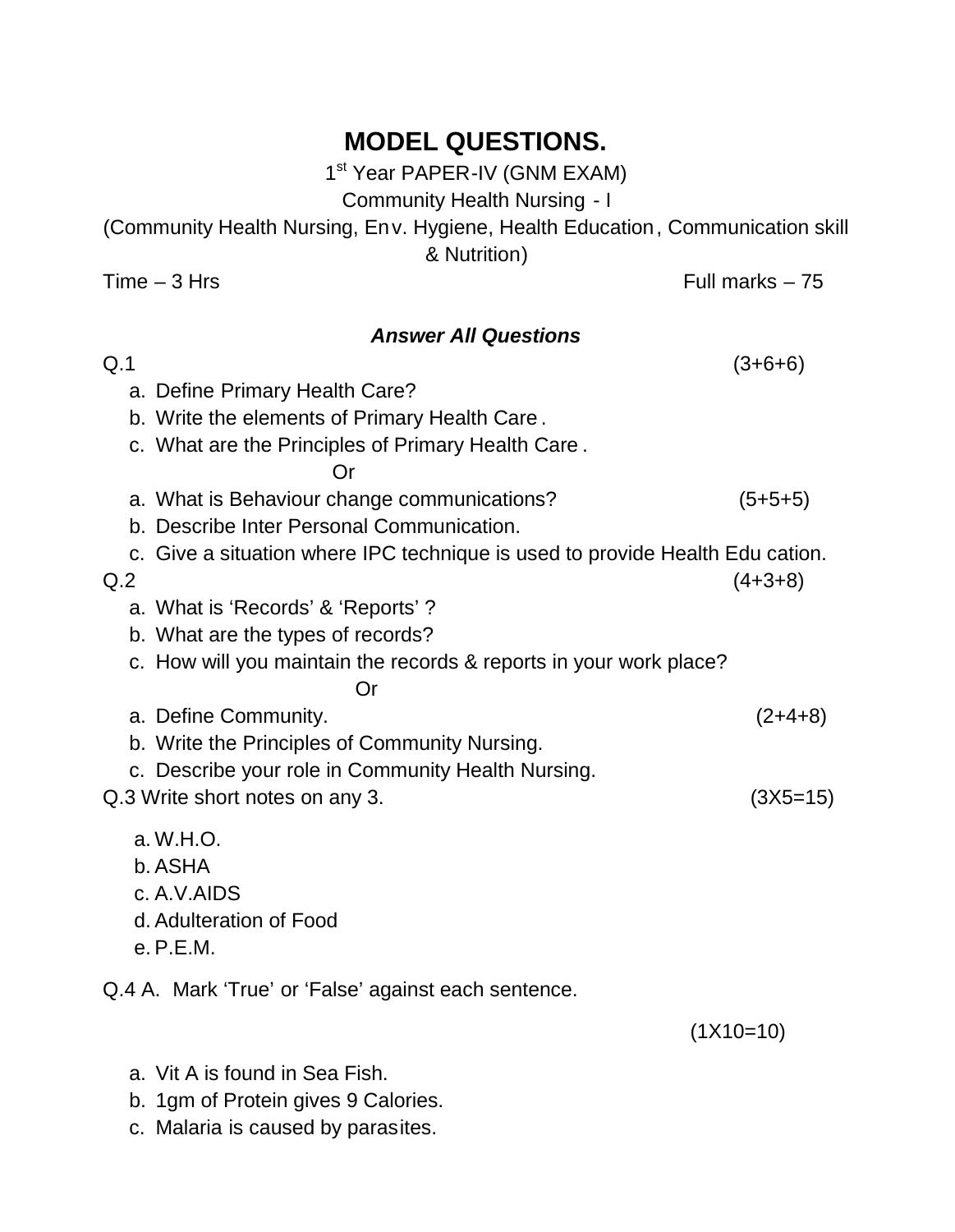- d. Triple antigen prevents Polio, Typhoid and Cholera.
- e. Deficiency of Iodine caused Goitre.
- f. Better communication contributes to effective function of an Organisation.
- g. A delinquent is one who shows deviation from normal behaviour.
- h. Rodents are the cause of Filaria.
- i. Vitamins & Minerals are protective foods.
- j. Potassium Permanganate is an oxidising agent.

a. The Govt. of India enacted the Central Food Adulteration Act in \_\_\_\_\_\_.

b. Repeated occurance of a disease in a geographical area is called \_\_\_\_\_\_.

c. Measles vaccine is kept in a

d. \_\_\_\_\_\_\_method of teaching is better than two way method.

e. The \_\_\_\_\_\_\_\_amino acids can not be synthesized in our body in sufficient quantity and must be obtained from the food.

Q.5 A. What is the immediate role and responsibility of a staff nurse in the following situations. (2X5=10)

a. During home visit, found that shallow well was used for drinking purpose.

b. Intake of bleaching powder by a person.

c. A 1 yr old infant weighing 4kg.

d. A 5 yr old child having severe constipation.

e. A 2 yr old child taking only diluted cows milk.

B. Write the full form of abbreviations. (1X5=5)

H.I.V.

U.I.P.

T.F.A.

V.V.M.

R.C.H.P.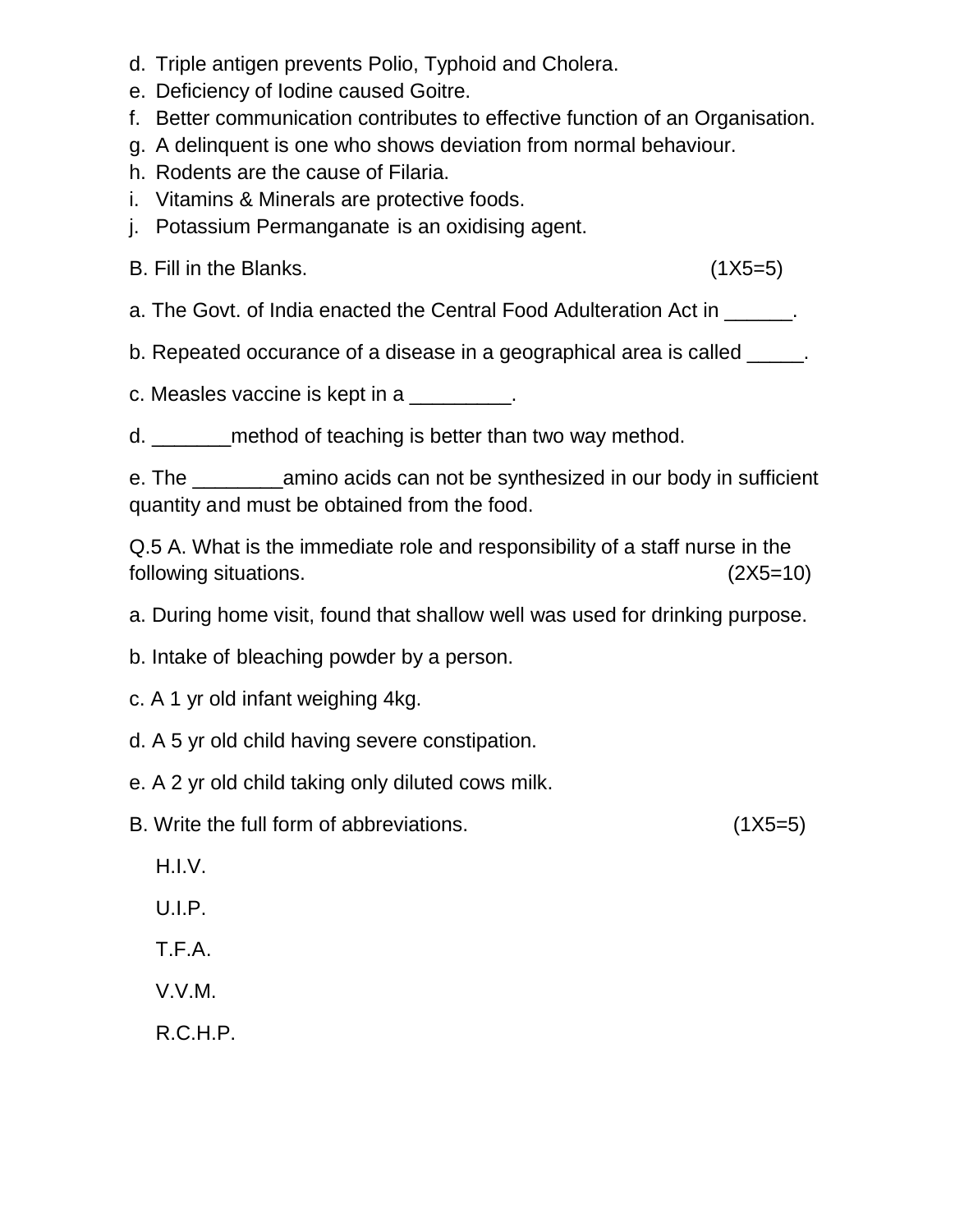2<sup>nd</sup> Year PAPER-I (GNM EXAM)

(Medical Surgical Nursing including Pharmacology)

Time – 3 Hrs

## *Answer All Questions*  $Q.1$  (3+5+7) a. What do you mean by pneumonia? b. List the causes, scopes and symptoms of pneumonia. c. Prepare a Nursing Care plan for its management. Or a. What is drug?  $(3+7+5)$ b. Write the sources and functions of drugs. c. What are the routes of adminis tration of drugs?  $Q.2$  (5+5+5) a. What is intestinal obstruction? Write its causes. b. Mention the signs & symptoms of intestinal obstructions? c. How will you treat and manage the patient in the ward? Or a. What do you mean by cholecystesis?  $(3+5+7)$ b. List the post operative complications of it. c. Prepare an input & output chart for 24 hrs of a patient with cholecystesis. Q.3 Write shorts on any 3. (3X5=15) a. Antigen b. Biomedical waste c. Shock d. Immunity e. Lumbar Puncture Q.4 A. Mark 'True' or 'False' against each sentence (1X10=10) a. Sweating is a sign of Coronary Artery Disease. b. Leukaemia is a hereditary disease. c. In convulsions, there is a loss of memory. d. Millin's operation is done in diphtheria. e. Blood urea is high in cardiac patients. f. Spinal anaesthesia is used in mastectomy operation.

g. Bed spacing should be minimum of 8ft to prevent infection.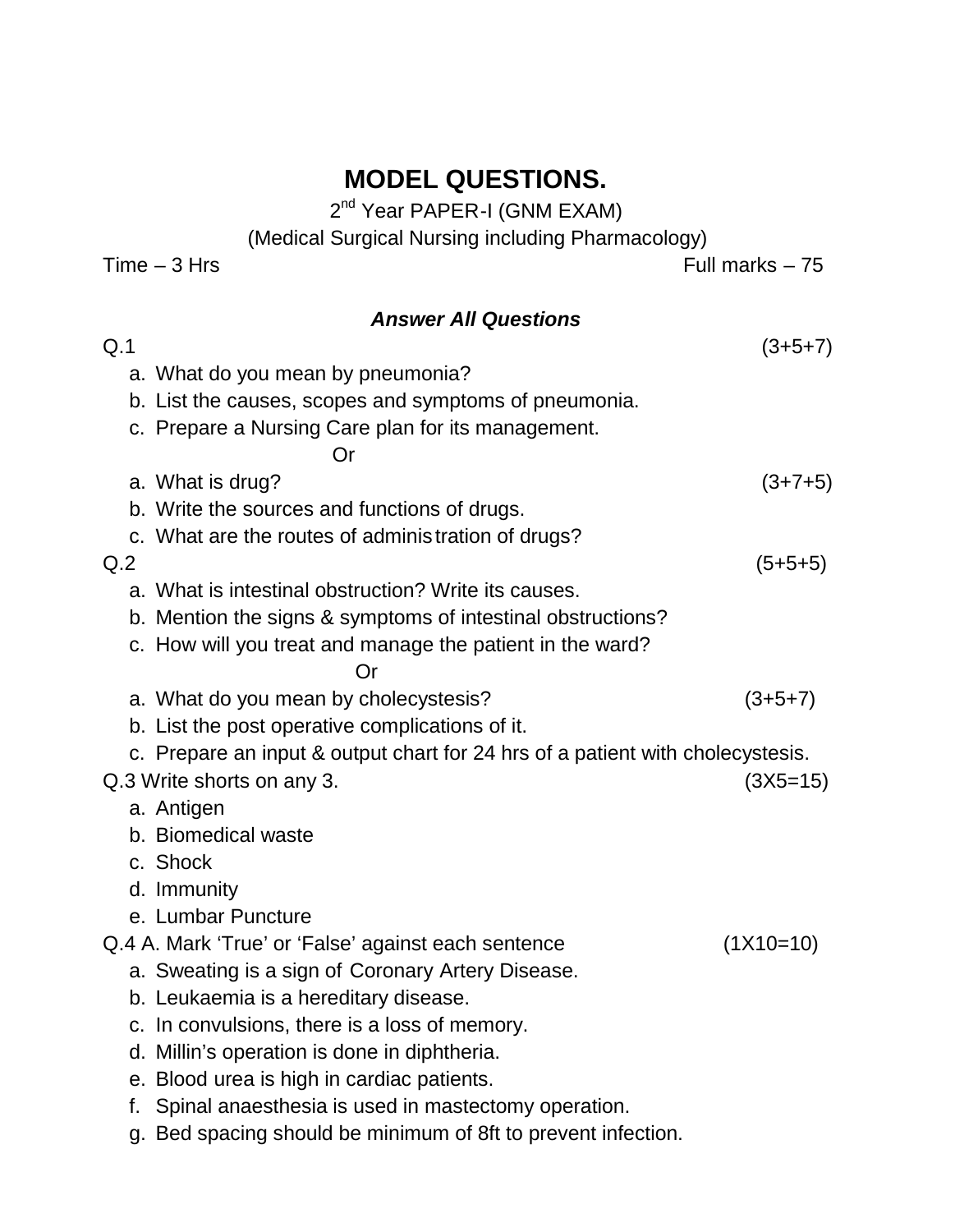- h. Heparin is a natural anti-coagulant.
- i. High specific gravity of urine is seen in diabetic mellitus.
- j. Paludrin is given as an anti material drug.

- a. H.I.V. causes \_\_\_\_\_\_\_\_\_\_.
- b. In Pyloric stenosis, Vomiting occurs in \_\_\_\_\_\_\_\_type.
- c. Absence of respiration is called \_\_\_\_\_\_\_\_\_\_.
- d. Inflammation of Veins is called \_\_\_\_\_\_\_\_\_.
- e. Inflammation of spinal cord is \_\_\_\_\_\_\_\_\_.

- a. Appearance of blood in the urine.
- b. Patient with severe pain abdomen.
- c. A female with incontinence of urine.
- d. A patient with burn.
- e. Patient with severe migraine.
- B. Write the full form of abbreviations. (1X5=5)
- 

- L.G.V.
- P.C.V.
- P.S.A.
- P.U.O.
- C.N.S.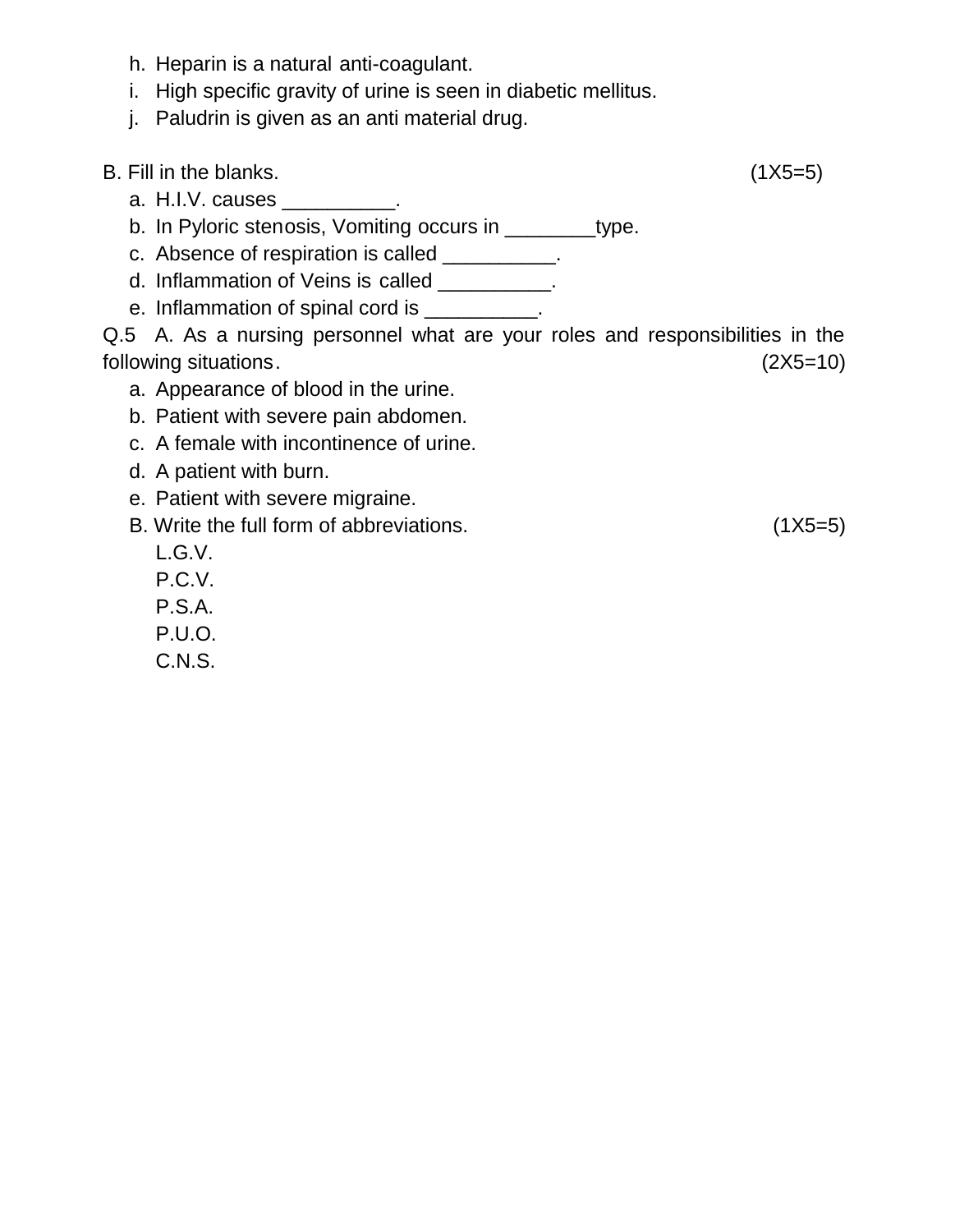2<sup>nd</sup> Year PAPER-II (GNM EXAM)

Medical & Surgical Nursing

(including specialization in Eye, ENT, Gynaecology, Communicable diseases and Orthopedics)

 $Time - 3 Hrs$  Full marks  $- 75$ 

#### *Answer All Questions*

 $Q.1$  (5+5+5)

- a. What are natural calamities? What are man made disasters?
- b. What are the available community resources to meet such calamities?
- c. What is a nurse's role in effective management of the health needs of the community in this situation?

#### Or

- a. What is drug?  $(4+4+7)$
- b. Describe the management of a patient with carcinoma breast .
- c. What is the post operative nurs ing care that is given to the patient after medical surgery?

a. what is physiotherapy?

- b. Write the signs and symptoms of fracture patients.
- c. Describe the nursing care of a patient with fracture.

Or

- a. What is causative organism of Cholera? (3+5+7)
- b. Explain the treatment and nursing management of a patient with cholera.
- c. What are the preventive measures that should be undertaken for control of an outbreak?

Q.3 Write shorts on any 3. (3X5=15)

- a. Prevention of S.T.D.
- b. Pharyngitis
- c. Furunculosis
- d. Menopause
- e. Mastoiditis

Q.4 A. Mark 'True' or 'False' against each sentence (1X10=10)

- a. Salphingectomy is done in Ectopic gestation .
- b. Oligo zoospermia is a condition where there is low sperm count .

 $Q.2$  (3+6+6)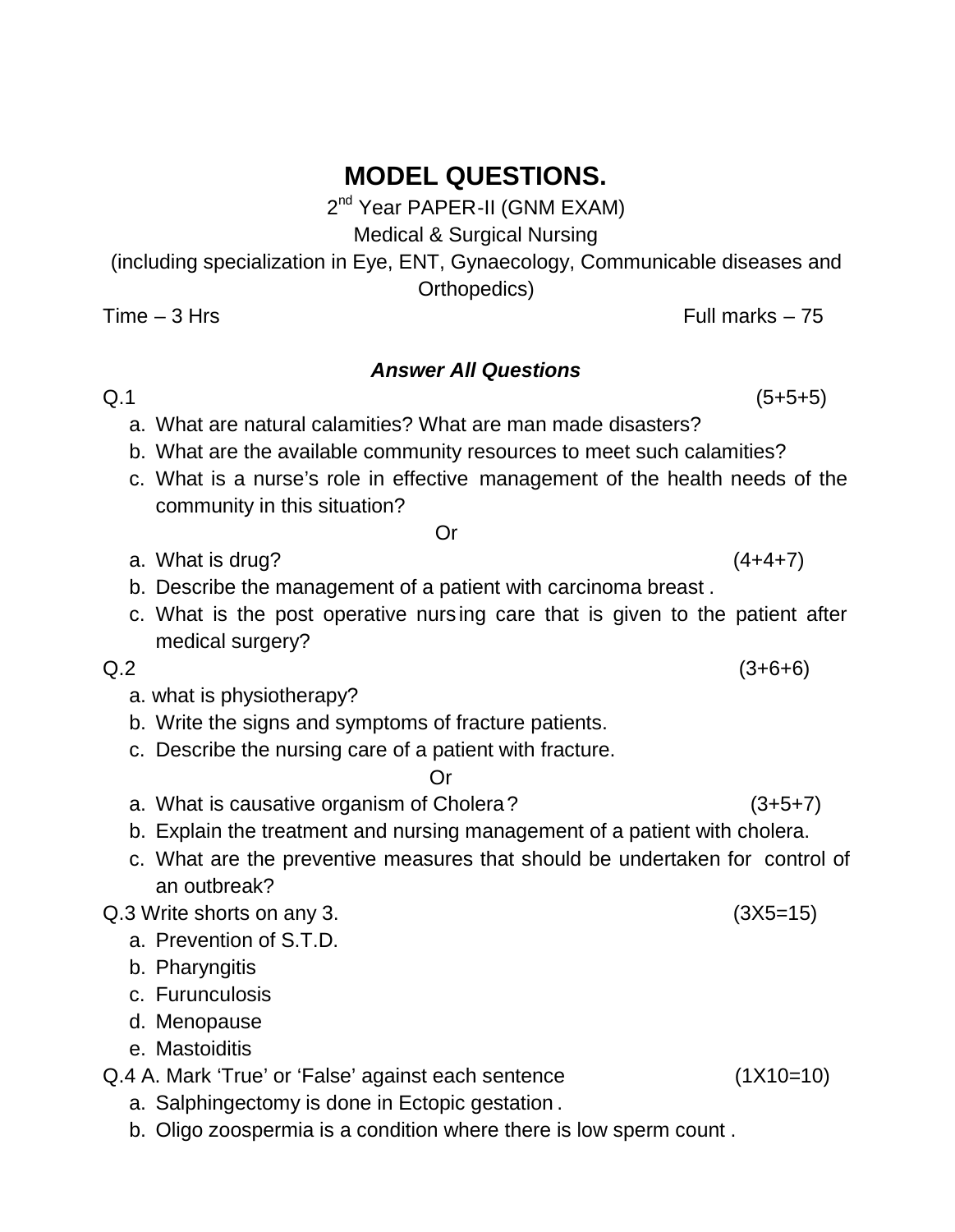- c. Failure of accommodation is seen in cataract .
- d. Pus is discharged per urethra in syphilitic urethritis.
- e. High fat diet is prescribed in cardiac patien ts.
- f. Scarlet fever is a protozoan infection .
- g. Red Blood Cells count decreases in blood dysentry .
- h. Anti tetanus serum is used for active immunization against tetanus .
- i. A rabid dog does not survive for more than 10 days after biting a person .
- j. Bleeding from the year is called epitaxis .

- a. Stone in gall bladder is called \_\_\_\_\_\_\_\_\_.
- b. Mumps is caused by Fig.  $\blacksquare$
- c. \_\_\_\_\_\_\_\_\_\_bandage is used in fracture clavicle .
- d. Inflammation of eye lid margins is called \_\_\_\_\_\_\_\_\_\_
- e. Salmonella typhi is responsible for \_\_\_\_\_\_\_\_\_\_\_\_\_fever.

Q.5 A. What are your roles and responsibilities of a nurse in the following situations.

 $(2X5=10)$ 

- a. Hyper resistivity reaction after injection Penicillin was given to an individual .
- b. Head injury following road traffic accident .
- c. Burning micturation in patient.
- d. Pus from the middle year of a patient .
- e. Patient with malusion of fracture humerous .
- B. Write the full form of abbreviations. (1X5=5)
	- D&C
	- M.T.P.
	- V.D.R.L.
	- E.S.R.
	- L.P.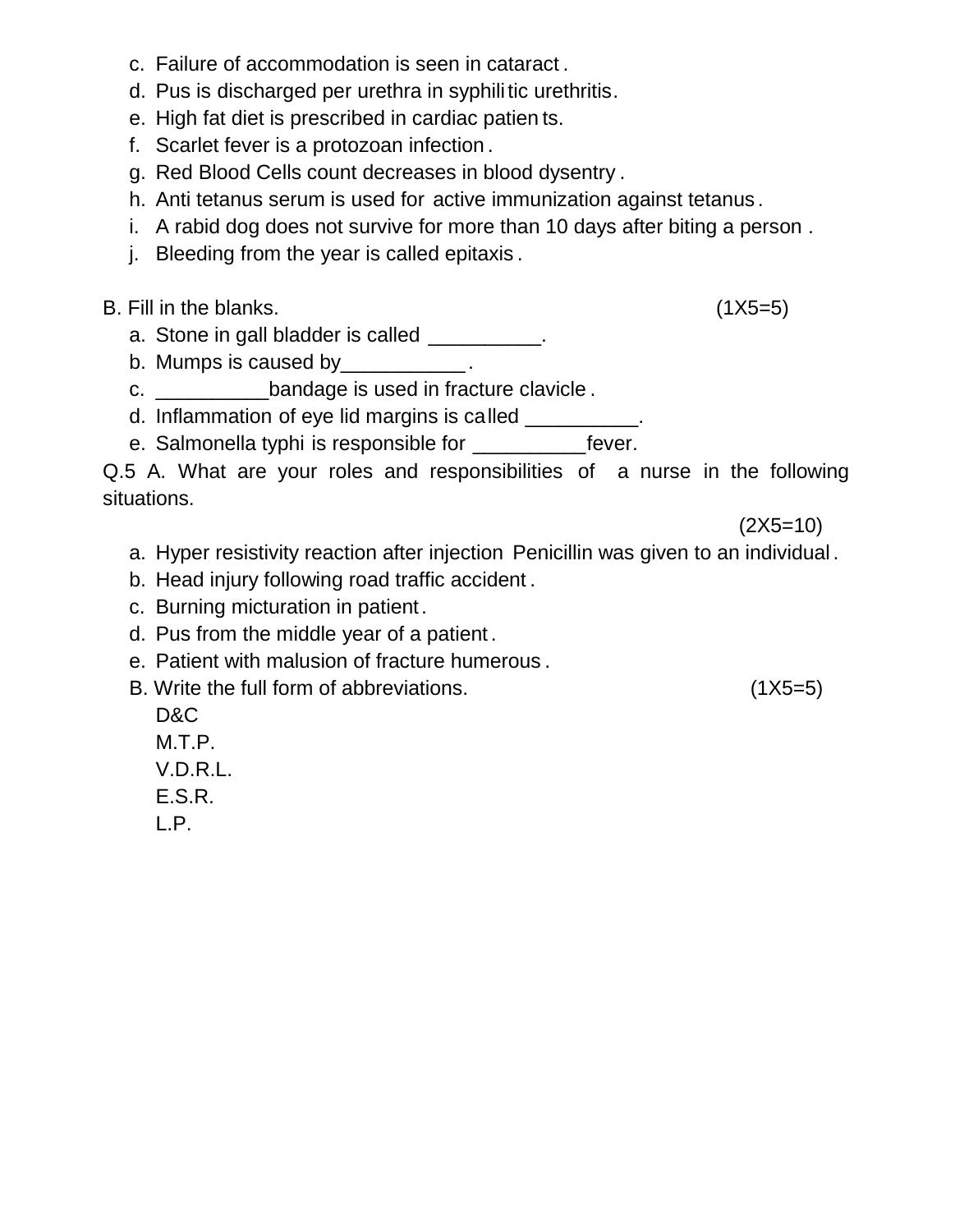2<sup>nd</sup> Year PAPER-III (GNM EXAM) (Mental Health & Psychiatric Nursing)

 $Time - 3 Hrs$  Full marks  $- 75$ 

#### *Answer All Questions*

- $Q.1$  (3+5+7) a. Define schizophrenia.
	- b. Write the common types of schizophrenia.
	- c. Write down the nursing management of a patient with paran oid schizophrenia.
		- Or
	- a. Define psychiatric nursing. (3+5+7)
	- b. Write the principles of psychiatric nursing.
	- c. Describe the role of mental health nurse in the prevention of mental illness in the community.
- - a. What are the various types of relationship? .
	- b. Write the difference between professional and social relationship.
	- c. Briefly explain the various components of therapeutic relationship.

Or

- a. What do you mean by mental illness?  $(3+5+7)$
- b. What is the difference between a mentally healthy person and mentally ill person?
- c. What is the importance of mental health assistant in providing nursing care to mentally ill person?

Q.3 Write shorts on any 3. (3X5=15)

- a. Delirium
- b. Mental Health Act 1987
- c. Interview Technique
- d. Misconception of mentally ill

e. Stupor

- Q.4 A. Mark 'True' or 'False' against each sentence (1X10=10)
	- a. Neurosis refers to organic variety of mental illness .
	- b. Unexplained and intentional fears about animate or inanimate objec t are known as hallucination.

 $Q.2$  (4+5+6)

- 
-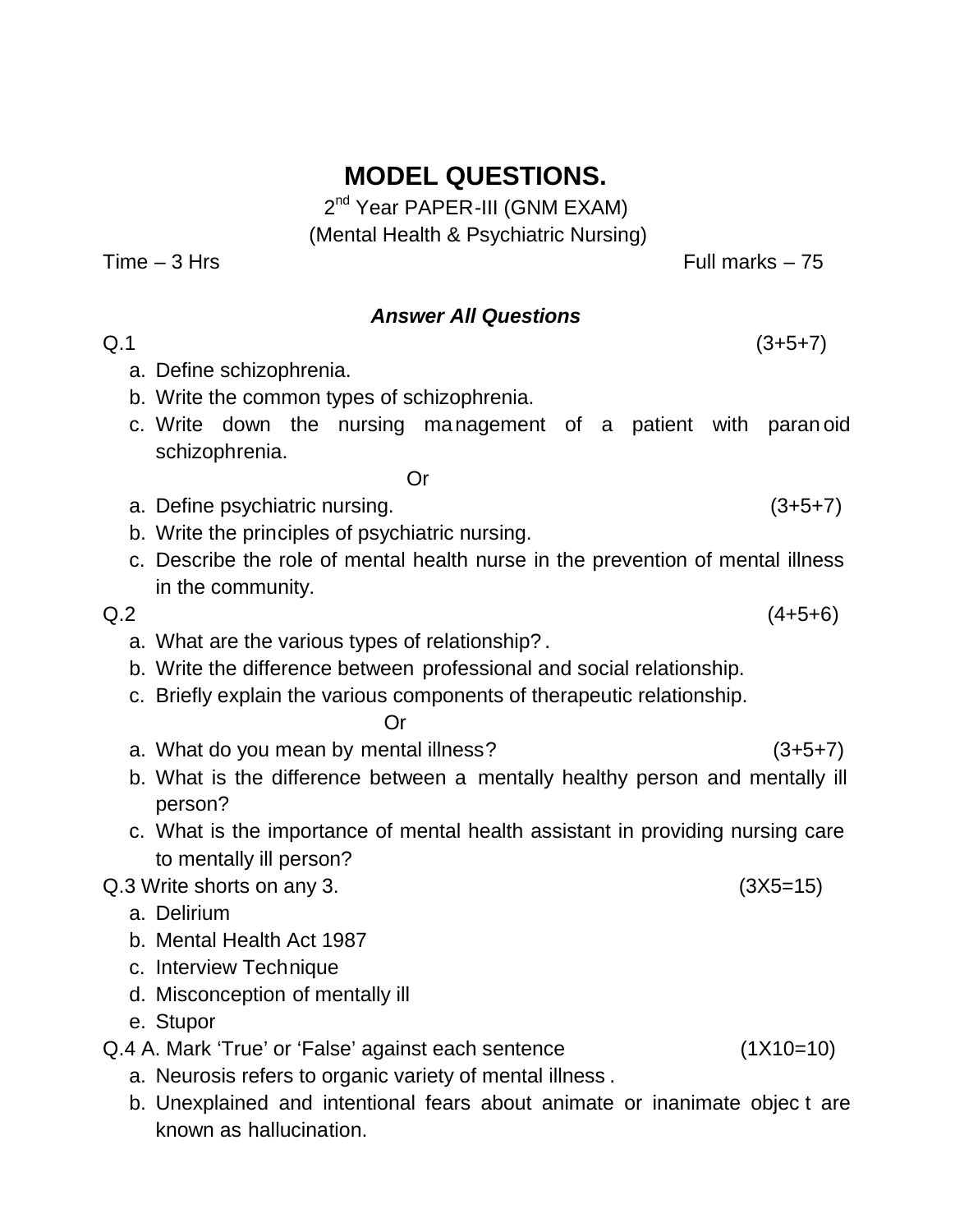- c. Mental retardation is an incomplete development of mind.
- d. Alcohol abuse causes marked tremor and fever.
- e. A psychopathic is a person who has conflict within the mind.
- f. A psychopathic is a person who has a personality disorder.
- g. A mentally healthy person is productive.
- h. In depression there are thoughts of suicides.
- i. Trance is an episode of anxiety.
- j. Mutism is a sleep like state.

\_\_\_\_\_\_\_\_\_\_.

- B. Fill in the blanks. (1X5=5)
	- a. Laws relating to psychiatry in India are \_\_\_\_\_\_\_\_\_\_\_and \_\_\_\_\_\_\_\_\_\_.
	- b. Causes of mental illness are \_\_\_\_\_\_\_\_\_\_\_\_\_\_\_\_\_\_\_\_\_\_\_\_\_\_\_\_\_\_\_\_.
	- c. Psychoactive substances are \_\_\_\_\_\_\_\_\_\_, \_\_\_\_\_\_\_\_\_, \_\_\_\_\_\_\_\_ and
	- d. Mood stabilisers are \_\_\_\_\_\_\_\_\_\_and \_\_\_\_\_\_\_\_\_\_.
	- e. Mania is a \_\_\_\_\_\_\_\_\_\_\_disorder.

- a. A patient with severe Neurosis.
- b. A female having severe depression.
- c. A violent individual.
- d. A too talkative person.
- e. A male having delirium tremors.
- B. Write the full form of abbreviations.
- $(1X5=5)$ 
	- I.P.R.
	- N.M.H.P.
	- P.P.T.
	- O.C.N.
	- E.P.S.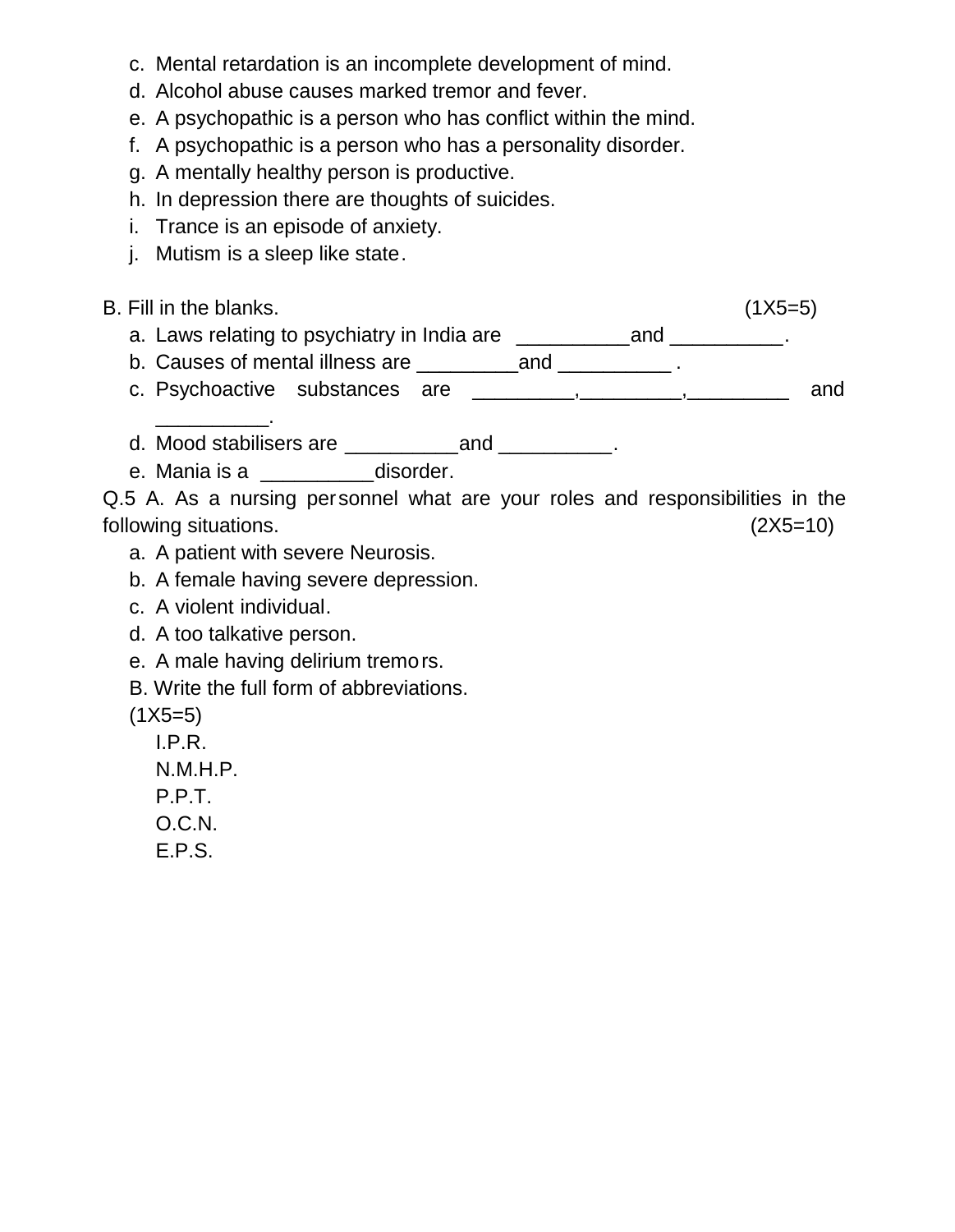3<sup>rd</sup> Year PAPER-I (GNM EXAM)

(Midwifery and Gynaecological Nursing)  $Time - 3 Hrs$  Full marks  $- 75$ *Answer All Questions*  $Q.1$  (3+5+7) a. What is septic abortion? b. What are the complications of septic abortion? c. How will you manage a case of septic abortion? Or a. What are the stages of labour? (4+5+6) b. How will you manage a primigravida mother in  $2<sup>nd</sup>$  stage of labour. c. What are the complications of mismanaged  $2<sup>nd</sup>$  stage labour?  $Q.2$  (3+6+6) a. Define low birth baby. b. What are the causes, signs and symptoms of pre term baby ? c. How will you manage a pre term baby? Or a. What is antenatal care? (3+6+6) b. What are the objectives of anti natal care? c. Describe the antenatal care that is given to a pri migravida, who has come to antenatal clinic. Q.3 Write shorts on any 3. (3X5=15) a. Threatened Abortion b. Caesarean section c. Contracted pelvis d. Physiological jaundice e. Transverse lie Q.4 A. Mark 'True' or 'False' against each sentence (1X10=10) a. High blood pressure in pregnancy is a sign of hyper emesis gravidarum. b. The first foetal movement felt by mother is partogram . c. The primary critical observation for AFG AR scoring is temperature.

- d. Premature pushing should be avoided in transverse presentation .
- e. The evident part of the brain measures 15 cm .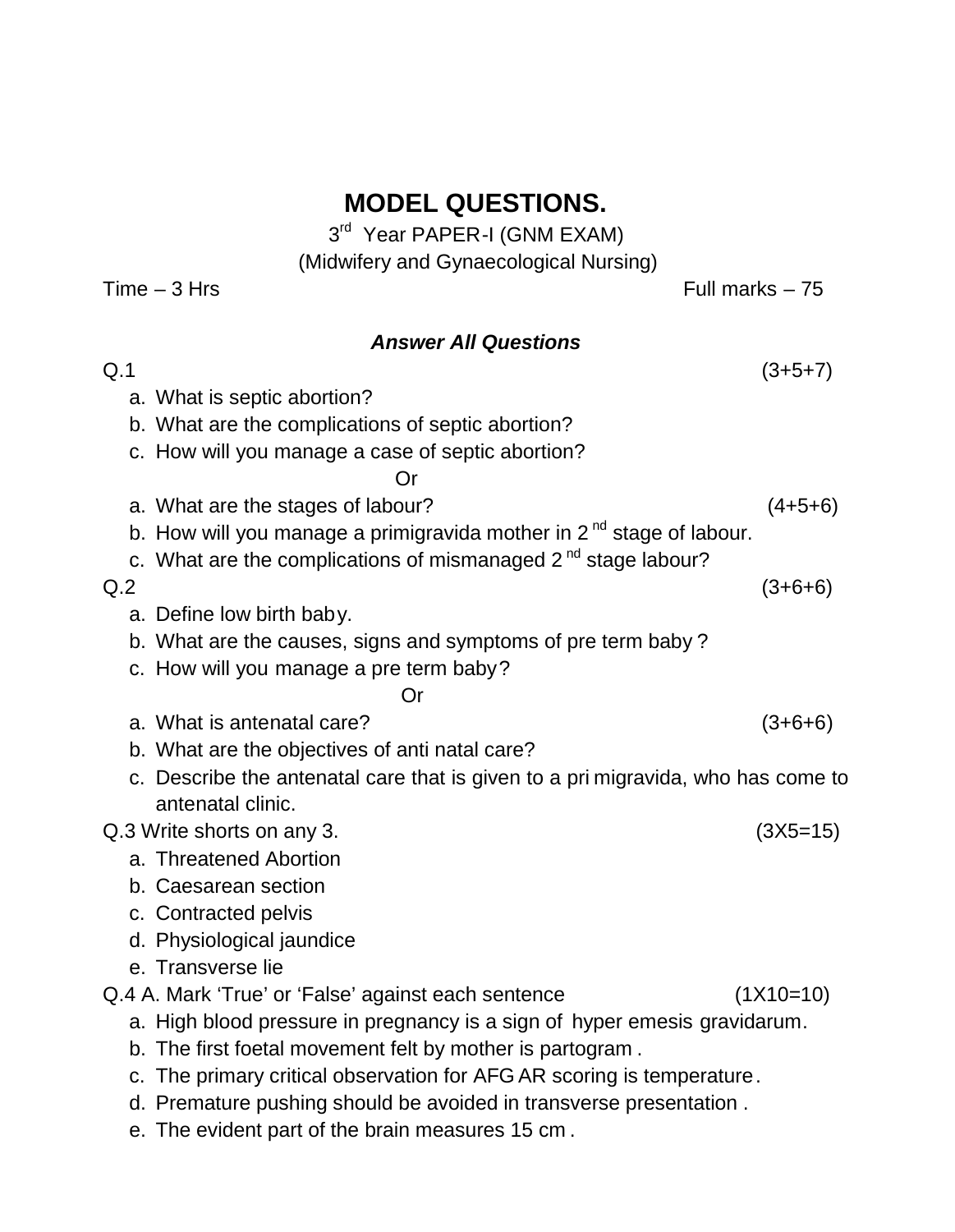- f. Oxytocin drip is given to prevent cord prolapse.
- g. Enlargement of breast causes fever.
- h. Due to rhesus incompatibility path ological jaundice occurs in new born .
- i. The general epithelium lies over the ovary .
- j. Sub mento vertical diameter is the highest point on vertex .

a. Warning sign of rupture of uterus is \_\_\_\_\_\_\_\_\_\_.

b. Binovular twin develops from \_\_\_\_\_\_\_\_ovum.

- c. The size of the uterus \_\_\_\_\_\_\_\_\_\_in intrauterine death.
- d. Antenatal mother should be advised to take more \_\_\_\_\_\_\_\_\_\_.

e. Vaginal discharge from delivery to 5 days is called

- a. A woman having weak, thready, pulse after abortion.
- b. New born with hypothermia.
- c. A woman with history of precipitate labour .
- d. Rh -ve woman marrying a Rh +ve man.
- e. HIV infected woman becoming pregnant .
- B. Write the full form of abbreviations. (1X5=5)

- R.O.A.
- R.M.A.
- V.V.E.
- R.S.A.
- L.O.P.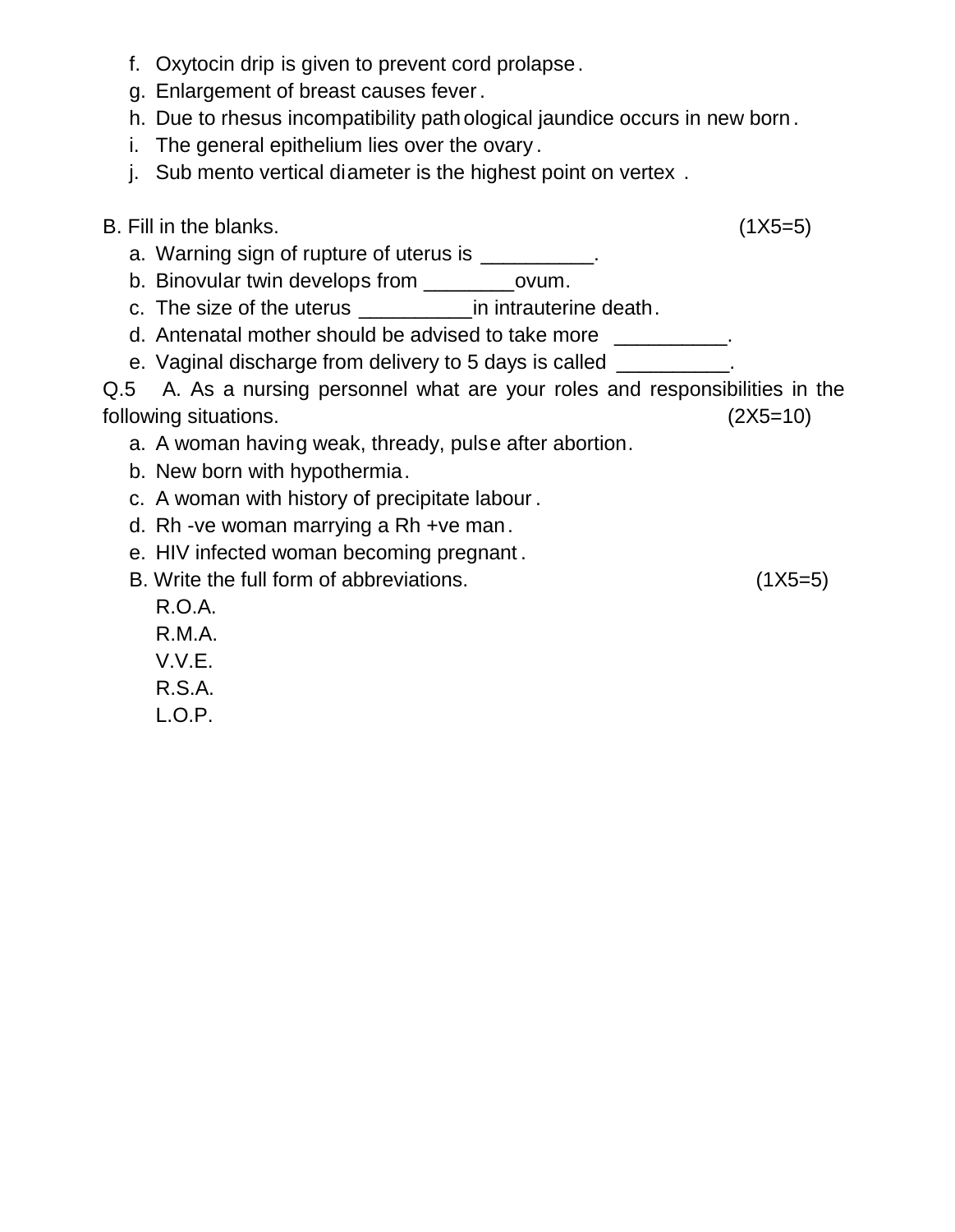3<sup>rd</sup> Year PAPER-II (GNM EXAM) (Paediatric Nursing)

 $Time - 3 Hrs$  Full marks  $- 75$ *Answer All Questions*  $Q.1$  (3+6+6) a. Write the concept of paediatric. b. Describe the role of paediatric nurse . c. What are the international rights of a child? Or a. Define Poliomyelitis. (3+5+7) b. Write the signs and symptoms of Poliomyelitis . c. Describe the measures taken for prevention and eradication of Poliomyelitis.  $Q.2$  (3+5+7) a. What is tonsilitis? b. Write the signs & symptoms of tonsillitis. c. Describe the nursing care plan for tonsillitis. Or a. What are the clinical features of rheumatic fever? (3+5+7) b. What are the complications of rheumatic fever? c. Write the nursing management of rheumatic fever . Q.3 Write shorts on any 3. (3X5=15) a. Kangaroo medical care b. APGAR Score c. Phototherapy d. Marasmus e. Congenital Anomalies Q.4 A. Mark 'True' or 'False' agains t each sentence (1X10=10) a. Phototherapy is the treatment given in physiological jaundice. b. Somnambulsion is a psychological problem . c. Colostrum is rich in iron. d. Protein energy malnutrition can be prevented by correct introduction of food

e. Diarrhoea is a complication of measles .

at appropriate age.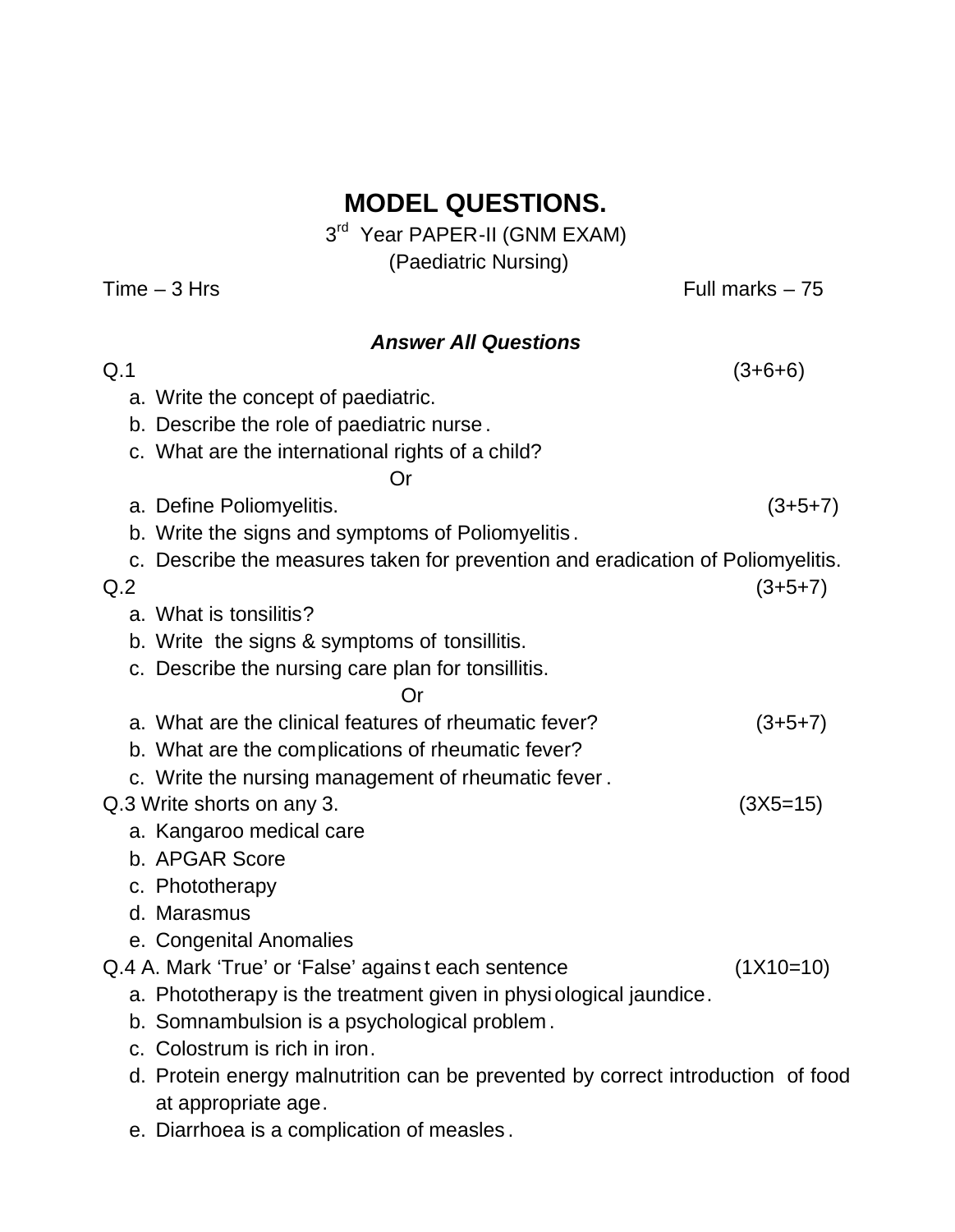- f. Melancholia is loss of memory.
- g. Monkey face is seen in marasmus.
- h. Right ventricular hyper therapy is one of the defects in Fallots Tetralogy .
- i. In Autism mental retardation occurs.
- j. Haemophilia is a bleeding disorder.

- a. Widely open anterior fontanelle is seen in \_\_\_\_\_\_\_\_\_\_\_.
- b. Children behaviours are abnormal due to \_\_\_\_\_\_\_\_.
- c. Impetigo is caused by \_\_\_\_\_\_\_\_\_\_.
- d. Bleeding gum is found in \_\_\_\_\_\_\_\_\_\_\_deficiency.
- e. In haemolytic anaemia \_\_\_\_\_\_\_\_\_\_\_\_is given.

- a. Enlarge tonsil of a child.
- b. A child with whooping cough.
- c. A 2yr old with delayed milestones.
- d. A 2 month old child with pneumonia.
- e. A 5yr old with a severe cut wound in the finger .
- B. Write the full form of abbreviations. (1X5=5)
	- S.F.D.
	- P.E.M. H.A.E.
	- R.I.M.S.
	- C.G.C.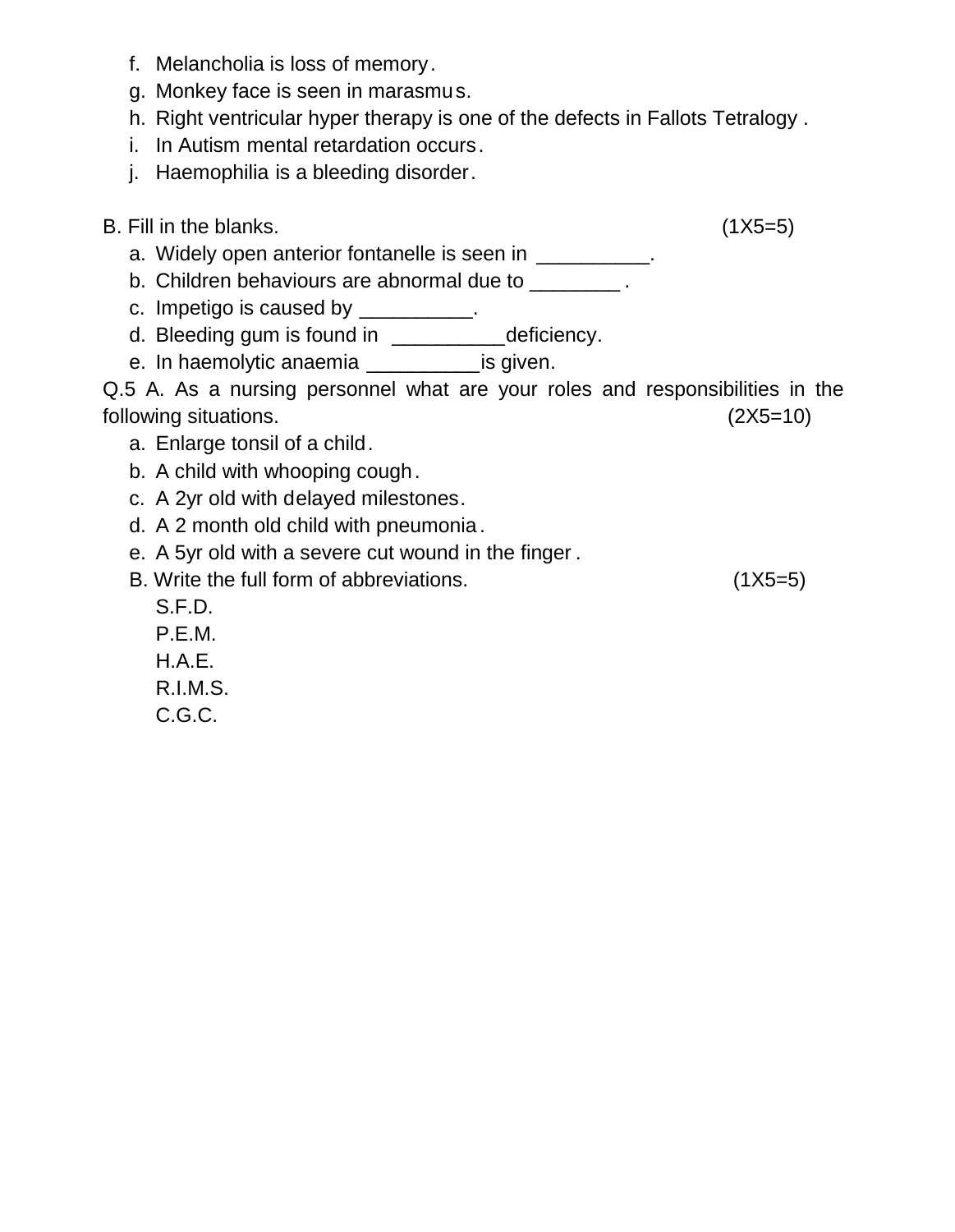3<sup>rd</sup> Year PAPER-III (GNM EXAM) (Community Health Nursing II)

 $Time - 3$  Hrs Full marks – 75

## *Answer All Questions*

- $Q.1$  (2+5+8) a. Define family planning.
	- b. Describe the stages of demography.
	- c. State the factors influencing the population growth in India.

Or

- a. Define supervision. (3+7+5)
- b. Enumerate the principles of supervision.
- c. As a staff nurse what problems are commonly encountered during their duty time in the hospital?

- a. What do you mean by community health nursing?
- b. Write the principles of community health nursing.
- c. Enumerate the roles and responsibilities of a community health nurse.

#### Or

- a. List the institutions that are working under primary level of health care delivery system in India. (3+5+7)
- b. What are the elements of primary health care?
- c. What are the principles of primary health care?

### Q.3 Write shorts on any 3. (3X5=15)

- a. Health planning
- b. UNICEF
- c. Red Cross of India
- d. Importance of spacing
- e. RCH
- Q.4 A. Mark 'True' or 'False' against each sentence (1X10=10)
	- a. Anthropometric measurements are valuable indicators of nutritional status .
	- b. Demonstration is the best method for teaching illiterate people .
	- c. In lepromatous leprosy, the bridge of nose is depressed.
	- d. Poliomyelitis has been eradicated from India .

 $Q.2$  (3+6+6)